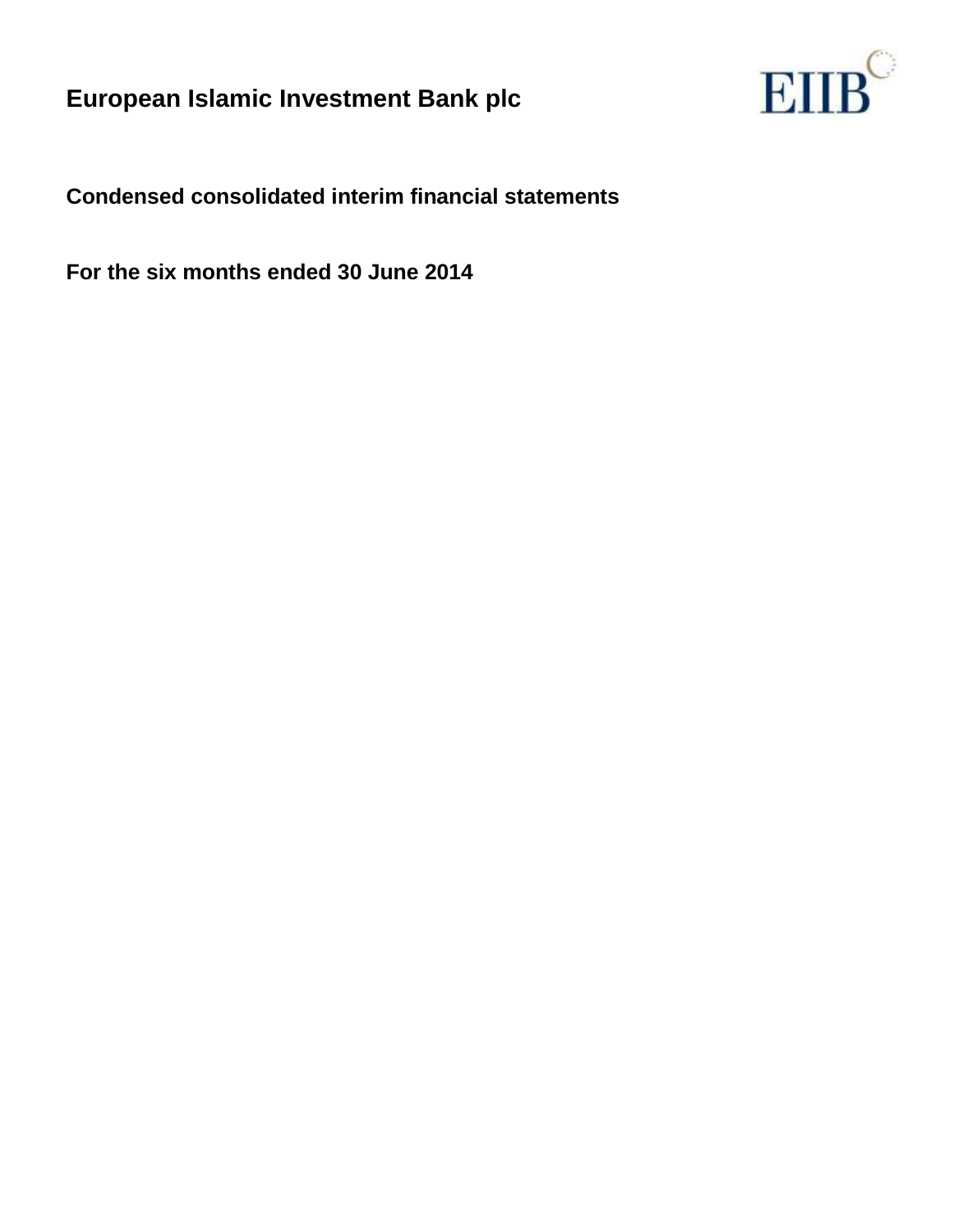

## **European Islamic Investment Bank plc**

## **Condensed consolidated interim financial statements**

## **For the six months ended 30 June 2014**

## **Highlights**

- Financial performance for the six months to 30 June 2014 in line with management expectations
- Operating income increased 68% to £6m (period to 30 June 2013: £3.6m)
- Operating profit of £0.9m, compared favourably to a loss of £0.75m in the same period 2013 (2013: full year profit before tax from continuing operations £1.5m)
- Assets under management (AUM) including capital seeded by the Group at US\$1,123m (period to 31 December 2013: US\$1,176m)
- Strong capital adequacy, regulatory and liquidity ratios maintained

### **Financial results**

During the first half of 2014 the Group delivered satisfactory financial performance.

Total operating income for the period to 30 June 2014 was £6.0m (period to 30 June 2013: £3.6m). Total expenses for the period were £5.1m (2013: £4.3m). The resulting Operating profit for the period was £0.9m (2013: loss of £0.75m).

The bank also maintained its strong capital adequacy, regulatory and liquidity ratios.

## **Commentary**

In the first half of the year we continued on our path of transforming EIIB into a market leading asset management and financing business, headquartered in London and focused on the Gulf Cooperation Council (GCC) countries.

The GCC market remained buoyant, with IPOs from GCC countries, representing the majority of all Middle East and North Africa (MENA) IPOs, raising some \$2.26 billion during the period.

The upgrading of the UAE and Qatar to emerging markets status was a significant development. Saudi Arabia also announced plans to open its market to international investors. Increased ability to invest in the region will boost long-term prospects for regional markets.

Regional investors were also encouraged by signs of increasing stability in Egypt where our business continues to make steady progress.

Overall, the outlook remains positive with greater investment and IPO opportunities on the horizon.

### **Asset Management**

Our investment performance remained strong across all of our Funds and client portfolios. Our flagship equity funds, the Arabian Markets Growth Equity Fund and the Rasmala GCC Islamic Equity Income Fund, produced returns of 13.63% and 10.45%, respectively. Our flagship fixed income funds, the Rasmala GCC Fixed Income Fund and the Rasmala Global Sukuk Fund, produced returns of 5.53% and 3.81%, respectively.

We continued to execute our product innovation plan with the launch of the Rasmala Trade Finance Fund.

Our Assets under management (AUM) including capital seeded by the Group remained steady at US\$1,123m (period to 31 December 2013: US\$1,176m). An increase in AUMs in our equity funds and investment strategies of around \$57m, and in our alternative investment strategies of around \$31m, was offset by a decline in AUMs in our fixed income funds and money market investment strategies. The decline in AUMs in our fixed income and money markets funds and strategies was principally due to the maturity of a fixed income portfolio mandate of US\$99m.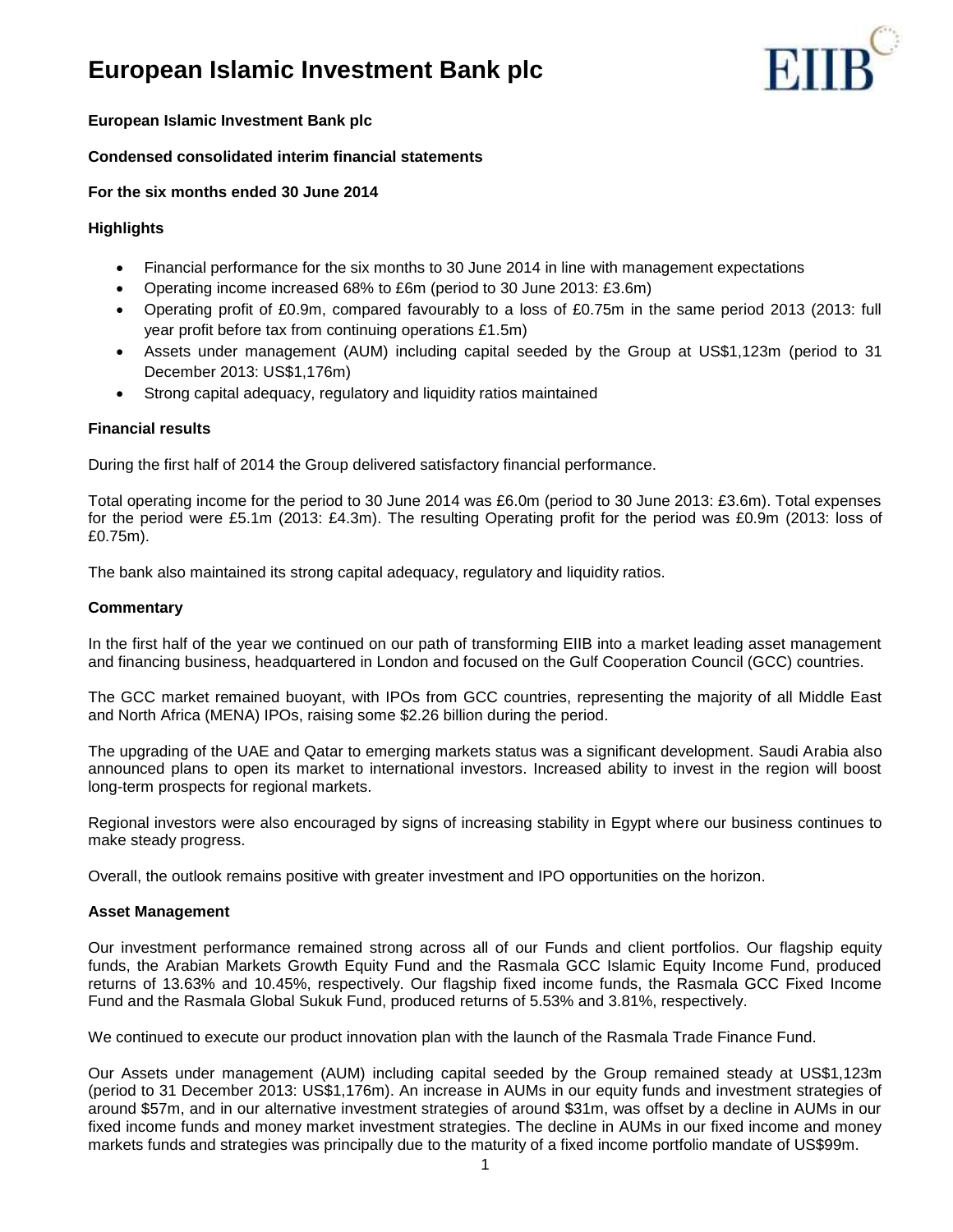

Our expanded range of products are now being supported by an enhanced sales team and we will continue to invest in our sales, distribution and marketing capabilities.

### **Capital Markets and Structured Finance**

EIIB is lead arranger and book runner for European-based multinational insurance group FWU Group on their sukuk al-wakala programme. The first tranche of US\$20 million was part of a US\$100m program. We completed the second tranche of \$40m during the reporting period. The FWU transaction showcases the bank's skill set in debt capital markets and structured debt finance.

EIIB also participated as a cornerstone investor in the Emirates REIT IPO on Nasdaq Dubai.

### **Legacy Investments**

We continue to seek an orderly exit from our remaining legacy investments and remain focused on winding down non-core operations.

### **Tender Offer**

EIIB received authority from shareholders to undertake a tender offer and commenced the process. The Tender Offer remains open until 1.00pm on 10 October 2014 and will be implemented subject to consultation with EIIB's regulator.

### **Proposed Share Buy Back**

EIIB did not receive a general authority from shareholders to buy back shares. The Board remains committed to a Share Buy Back and believes that the effect of such purchases would be in the best interests of shareholders.

#### **UK Regulatory Permissions**

The Board undertook a review of the scope of EIIB's UK regulatory permissions and concluded that the current scope is in excess of requirements. We have therefore initiated discussions with our regulators to vary our regulatory permissions in order to allow the Company to focus on its core strategy. We anticipate this will involve relinquishing EIIB's deposit-taking licence.

#### **Outlook**

Progress in the first half of the year has been satisfactory. We continue to focus on our core asset management strategy and see growing opportunities in our markets. We look forward to reporting further progress at year end.

Zulfi Caar Hydari

Chief Executive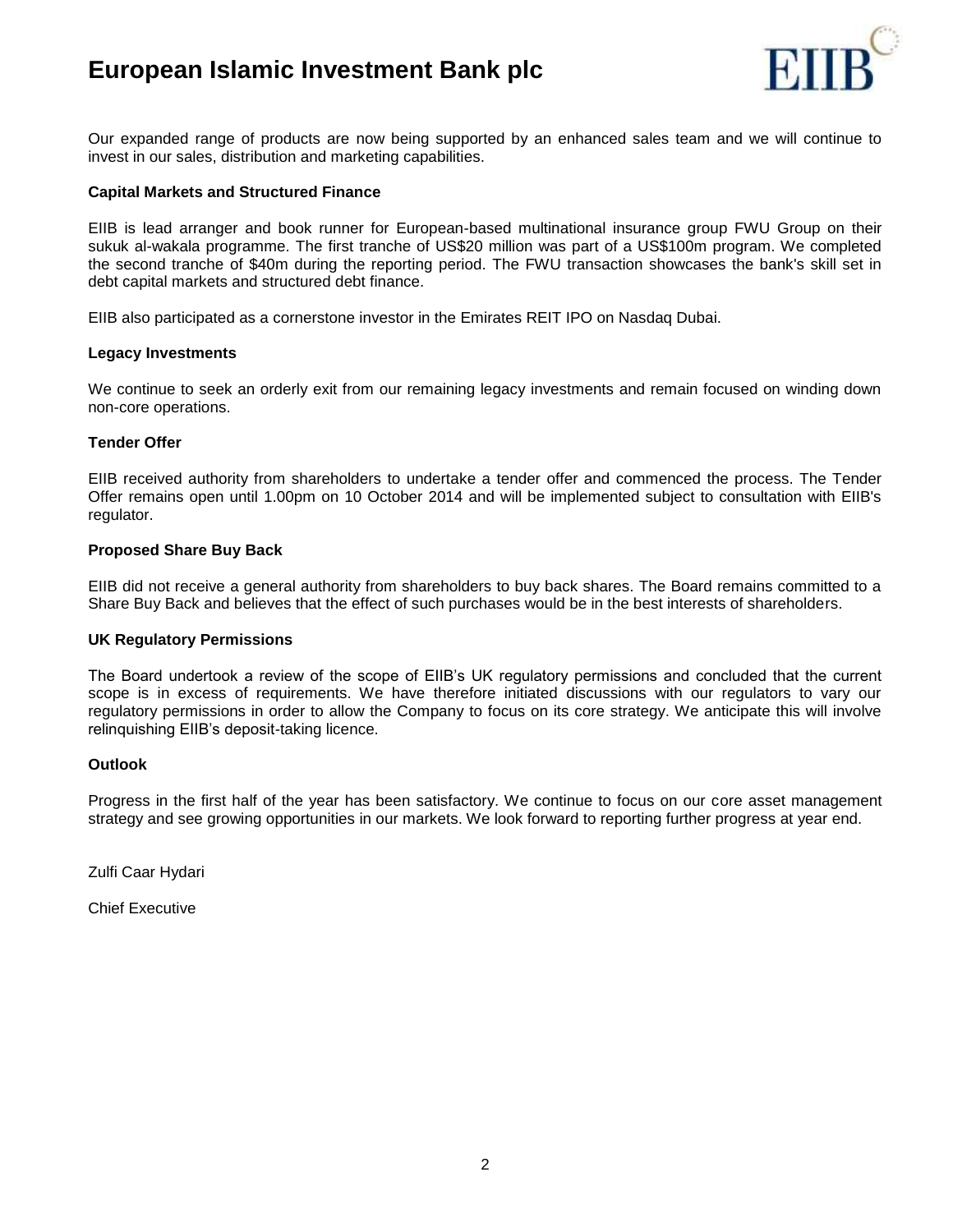

# **Condensed consolidated statement of income for the six months ended 30 June 2014 (unaudited)**

|                                                                                                                             | 6 months to<br>30-Jun-14<br>£ | 6 months to<br>30-Jun-13<br>£ | Year to<br>31-Dec-13<br>£ |
|-----------------------------------------------------------------------------------------------------------------------------|-------------------------------|-------------------------------|---------------------------|
| <b>Income</b>                                                                                                               |                               |                               |                           |
| Income from financing and investing activities                                                                              | 1,037,007                     | 1,295,100                     | 2,491,520                 |
| Returns to financial institutions and customers                                                                             | (102, 145)                    | (137, 183)                    | (206, 830)                |
| Net margin                                                                                                                  | 934,862                       | 1,157,917                     | 2,284,690                 |
| Net fees and commission income                                                                                              | 2,390,055                     | 1,423,547                     | 3,154,350                 |
| Net gain on funds, sukuk and quoted equity                                                                                  | 1,676,106                     | 139,008                       | 1,190,493                 |
| Gain/(loss) on private equity investments designated at fair value<br>Gain/(loss) on investment property designated at fair | 805,388                       | 244,614                       | 2,480,687                 |
| value                                                                                                                       | 138,406                       | 241,335                       | 324,953                   |
| Other operating income                                                                                                      | 99,892                        | 353,269                       | 746,079                   |
| <b>Total operating income</b>                                                                                               | 6,044,709                     | 3,559,690                     | 10,181,252                |
| <b>Expenses</b>                                                                                                             |                               |                               |                           |
| Net provision for impairment of financing arrangements                                                                      | 0                             | 202,830                       | 202,831                   |
| Staff costs                                                                                                                 | (2,680,882)                   | (2,939,962)                   | (5,780,633)               |
| Depreciation and amortization                                                                                               | (58,999)                      | (113, 911)                    | (187, 100)                |
| Other operating expenses                                                                                                    | (2, 173, 314)                 | (1,559,208)                   | (2,921,197)               |
| Third party interest in consolidated funds                                                                                  | (218, 018)                    | 99,178                        | (10, 379)                 |
| <b>Total expenses</b>                                                                                                       | (5, 131, 213)                 | (4,311,073)                   | (8,696,478)               |
| Operating profit/loss before tax                                                                                            | 913,496                       | (751, 383)                    | 1,484,774                 |
| Tax charge/credit                                                                                                           | (249, 817)                    | 0                             | (262, 624)                |
| Profit/loss from continued operations                                                                                       | 663,679                       | (751, 383)                    | 1,222,150                 |
| Loss from discontinued operations                                                                                           | (218, 736)                    | 0                             | (1, 249, 584)             |
| Profit/(loss) for the period                                                                                                | 444,943                       | (751, 383)                    | (27, 434)                 |
| Income/(loss) attributable to:                                                                                              |                               |                               |                           |
| Equity holders of the Bank                                                                                                  | 216,081                       | (834, 670)                    | 137,575                   |
| Non-controlling interest                                                                                                    | 228,862                       | 83,287                        | (165,009)                 |
|                                                                                                                             | 444,943                       | (751, 383)                    | (27, 434)                 |
| <b>Earnings per share</b>                                                                                                   |                               |                               |                           |
| <b>Basic</b>                                                                                                                | 1.02p                         | (0.05p)                       | 0.01 <sub>p</sub>         |
| Diluted                                                                                                                     | 1.02p                         | (0.05p)                       | 0.01 <sub>p</sub>         |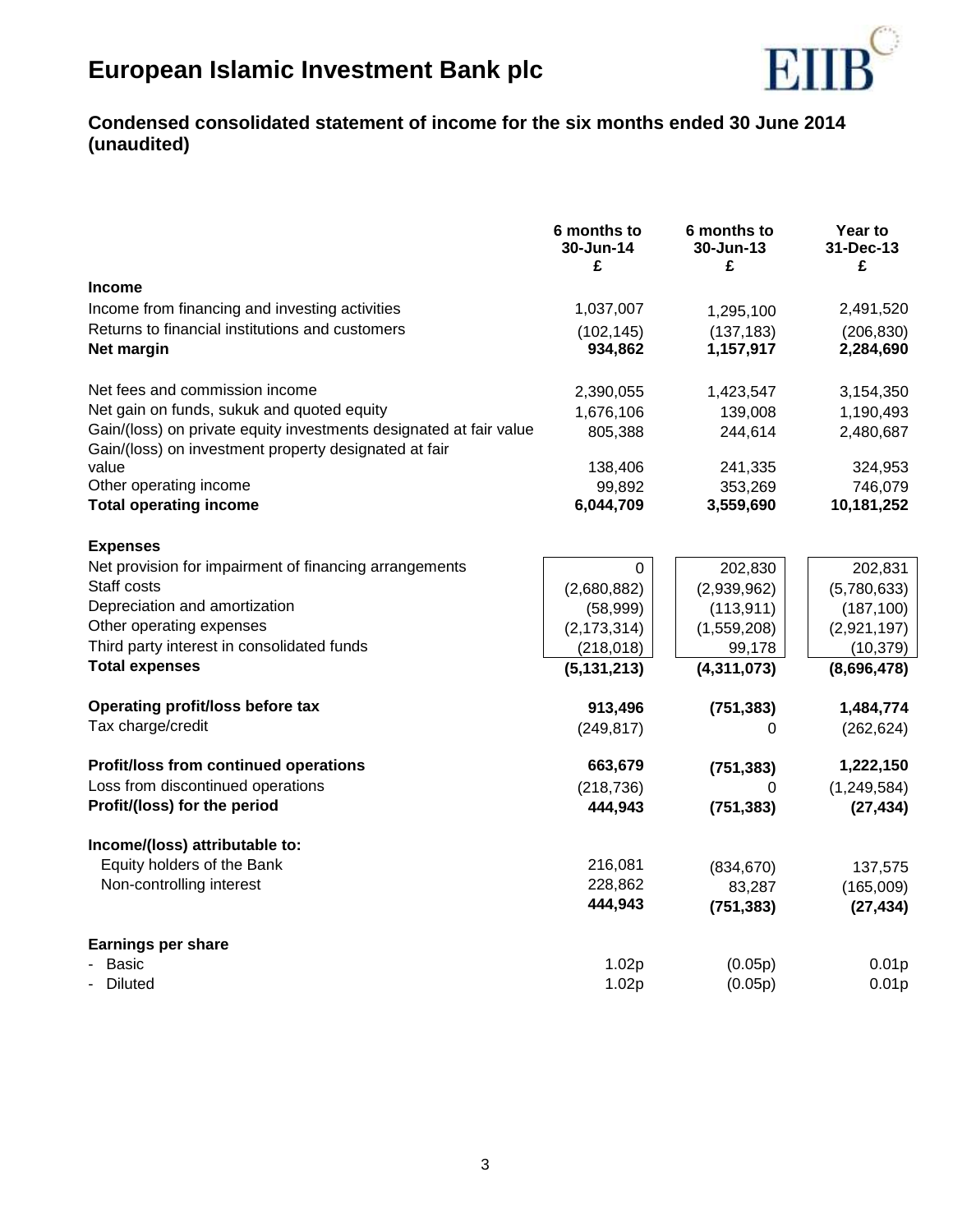

# **Condensed consolidated statement of other comprehensive income for the six months ended 30 June 2014 (unaudited)**

|                                                                                                                        | 6 months to<br>30-Jun-14<br>£ | 6 months to<br>30-Jun-13<br>£ | Year to<br>31-Dec-13<br>£ |
|------------------------------------------------------------------------------------------------------------------------|-------------------------------|-------------------------------|---------------------------|
| Profit/(loss) for the period                                                                                           | 444,943                       | (751, 383)                    | (27, 434)                 |
| Other comprehensive income                                                                                             |                               |                               |                           |
| Net change in fair value of available-for-sale securities<br>Foreign exchange gain/(loss) on net investment in foreign | 47,944                        | (414, 074)                    | (383, 595)                |
| operations                                                                                                             | 39,202                        | (382, 390)                    | (413,904)                 |
| Total comprehensive (loss)/income for the period                                                                       | 532,089                       | (1,547,847)                   | (824, 933)                |
| Total comprehensive income/(loss) attributable to:                                                                     |                               |                               |                           |
| Equity holders of the Bank                                                                                             | 224,507                       | (1, 287, 107)                 | (561,830)                 |
| Non-controlling interest                                                                                               | 307,582                       | (260, 740)                    | (263, 103)                |
|                                                                                                                        | 532,089                       | (1, 547, 847)                 | (824, 933)                |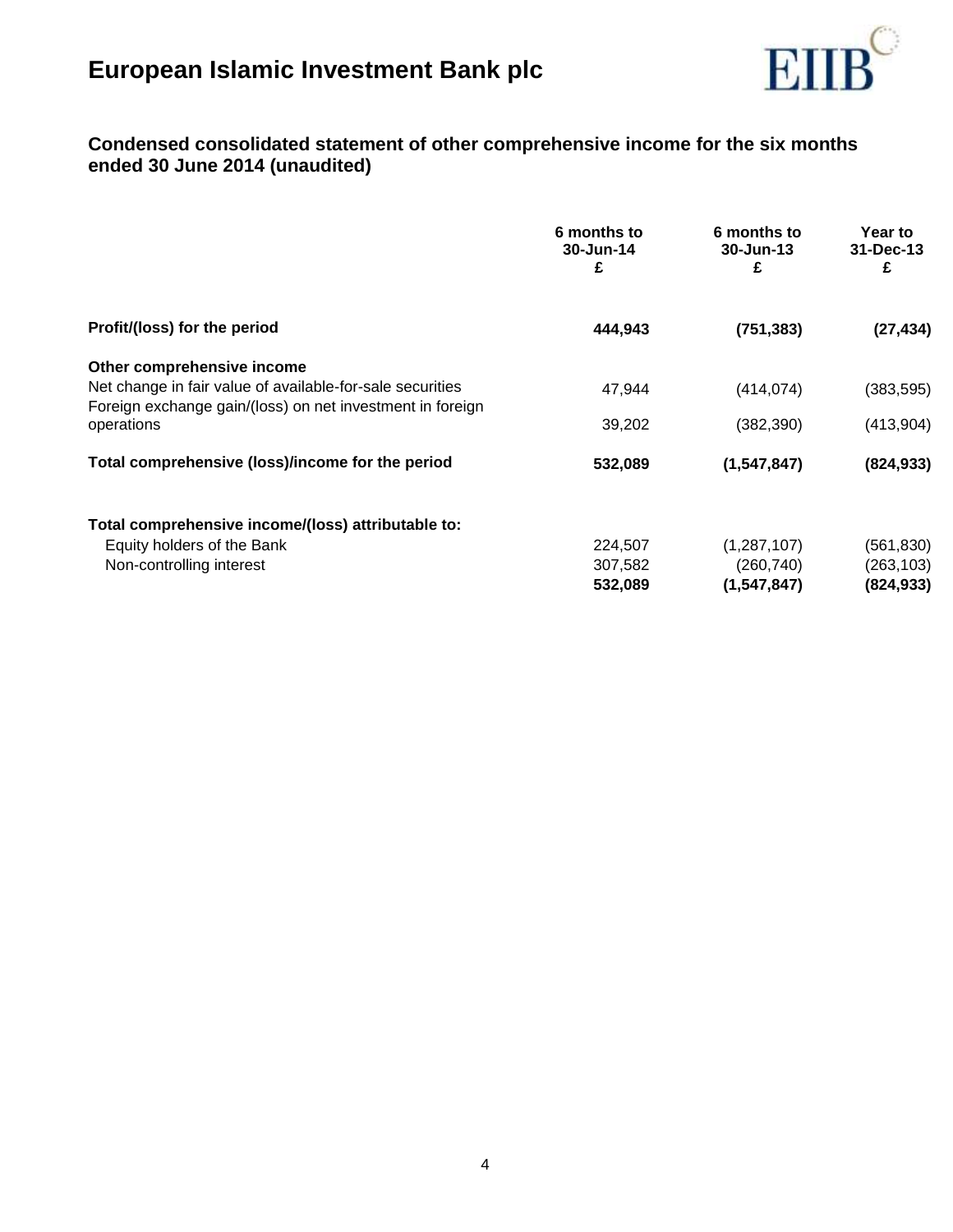

# **Condensed consolidated statement of financial position at 30 June 2014 (unaudited)**

|                                                                                             | 30 Jun 2014    | 30 Jun 2013   | 31 Dec 2013   |
|---------------------------------------------------------------------------------------------|----------------|---------------|---------------|
| <b>Assets</b>                                                                               | £              | £             | £             |
| Cash and balances with banks                                                                |                |               |               |
| Due from financial institutions                                                             | 7,293,822      | 9,231,898     | 9,488,406     |
| Financial assets designated at fair value                                                   | 41,532,663     | 56,424,808    | 40,244,300    |
| Available for sale investments                                                              | 28,737,942     | 33,260,285    | 27,266,475    |
|                                                                                             | 31,988,516     | 26,170,467    | 26,457,774    |
| Financing arrangements                                                                      | 7,965,605      | 6,736,510     | 11,450,067    |
| Private equity assets designated at fair value<br>Fair value of foreign exchange agreements | 16,026,636     | 14,577,333    | 15,864,665    |
| Assets held for sale                                                                        | 1,036,946      | 156,281       | 1,377,797     |
|                                                                                             | 537,751        | 3,618,838     | 910,109       |
| Investment property<br>Goodwill                                                             | 1,610,614      | 1,640,188     | 1,742,156     |
|                                                                                             | 10,021,251     | 12,340,195    | 10,165,750    |
| Op Lease assets                                                                             |                | 1,018,816     | 4,368,976     |
| Property, plant and equipment                                                               | 153,892        | 260,101       | 193,589       |
| Intangible assets                                                                           | 7,767          | 19,569        | 13,409        |
| Other assets                                                                                | 3,900,887      | 3,677,067     | 406,019       |
| <b>Total assets</b>                                                                         | 150,814,292    | 169,132,356   | 149,949,492   |
| <b>Liabilities</b>                                                                          |                |               |               |
| Due to financial institutions                                                               | 10,584,567     | 23,467,663    | 13,000,806    |
| Fair value of foreign exchange agreements                                                   | 1              | 819,766       | 2,819         |
| Liabilities held for sale                                                                   | 564,140        | 931,702       | 848,866       |
| Other liabilities                                                                           | 10,771,845     | 9,472,580     | 6,274,656     |
| Third party interest in consolidated funds                                                  | 1,385,031      | 7,468,665     | 6,499,725     |
|                                                                                             |                |               |               |
| <b>Total liabilities</b>                                                                    | 23,305,584     | 42,160,376    | 26,626,872    |
| <b>Shareholders' equity</b>                                                                 |                |               |               |
| Share capital                                                                               | 19,720,892     | 17,925,403    | 19,720,892    |
| Share premium account                                                                       | 101,815,459    | 96,918,725    | 101,815,459   |
| Capital redemption reserve                                                                  | 599,040        | 599,040       | 599,040       |
| <b>Treasury shares</b>                                                                      | (2, 117, 015)  | (2, 117, 015) | (2, 117, 015) |
| Special reserve                                                                             | 20,000,000     | 20,000,000    | 20,000,000    |
| Fair value reserve on available-for-sale securities                                         | 267,055        | 188,633       | 219,111       |
| Foreign exchange reserve                                                                    | (355, 328)     | (49, 831)     | (315, 810)    |
| <b>Accumulated losses</b>                                                                   | (16, 771, 268) | (14,507,871)  | (16,987,349)  |
| Total equity attributable to the Bank's equity holders                                      | 123,158,835    | 118,957,084   | 122,934,328   |
| <b>Non-controlling interest</b>                                                             | 4,349,874      | 8,014,896     | 4,042,292     |
| <b>Total equity and liabilities</b>                                                         | 150,814,292    | 169,132,356   | 153,603,492   |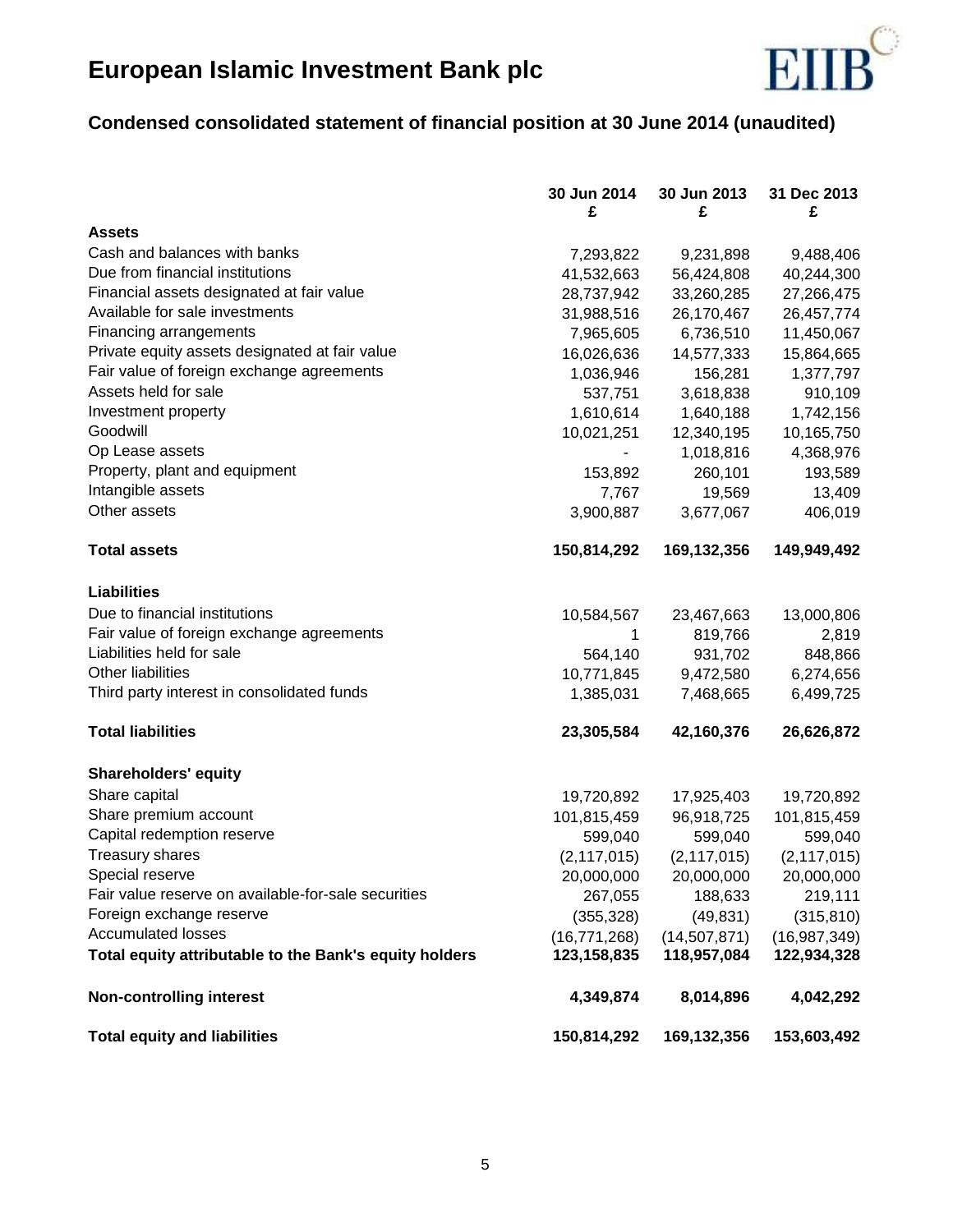

# **Condensed consolidated statement of changes in equity for the six months ended 30 June 2014 (unaudited)**

|                                                              |              |              |                |                 |                | Fair       |            |                |               |                     |
|--------------------------------------------------------------|--------------|--------------|----------------|-----------------|----------------|------------|------------|----------------|---------------|---------------------|
|                                                              |              | <b>Share</b> | Capital        |                 |                | value      | Foreign    |                | <b>Non</b>    |                     |
|                                                              | <b>Share</b> | premium      | Redemp         | <b>Treasury</b> | <b>Special</b> | reserve    | exchange   | Retained       | Controlling   | <b>Total Equity</b> |
|                                                              | capital      | account      | <b>Reserve</b> | shares          | Reserve        | on AFS     | reserve    | earnings       | interest      | - Group             |
|                                                              | £            | £            | £              | £               | £              | £          | £          | £              | £             |                     |
| Balance at 1 January 2013                                    | 17,790,994   | 96,569,263   | 599,040        | (2, 117, 015)   | 20,000,000     | 602,706    | (10, 814)  | (13, 673, 201) | 9,170,594     | 128,931,567         |
| New shares issued                                            | 134,409      | 349,462      |                |                 |                |            |            |                | 0             | 483,871             |
| Foreign Exchange adjustment                                  |              |              |                |                 |                |            | (653)      |                | 383,855       | 383,202             |
| NCI adjustment on discontinued operations                    |              |              |                |                 |                |            | $\Omega$   |                | (123, 291)    | (123, 291)          |
| Capital distribution by Rasmala subsidiaries                 |              |              |                |                 |                |            |            |                | (1, 155, 523) | (1, 155, 523)       |
| <b>Total</b>                                                 | 17,925,403   | 96,918,725   | 599,040        | (2, 117, 015)   | 20,000,000     | 602,706    | (11, 467)  | (13, 673, 201) | 8,275,635     | 128,519,826         |
| Net change in fair value of available-for-sale securities    |              |              |                |                 |                | (414, 073) |            |                |               | (414, 073)          |
| Exchange loss on net investment in Foreign operations        |              |              |                |                 |                |            | (38, 364)  |                | (344, 026)    | (382, 390)          |
| Profit/(loss) for the period                                 |              |              |                |                 |                |            |            | (834, 670)     | 83,287        | (751, 383)          |
| Balance at 30 June 2013                                      | 17,925,403   | 96,918,725   | 599,040        | (2, 117, 015)   | 20,000,000     | 188,633    | (49, 831)  | (14, 507, 871) | 8,014,896     | 126,971,980         |
|                                                              |              |              |                |                 |                |            |            |                |               |                     |
| Balance at 01 July 2013                                      | 17,925,403   | 96,918,725   | 599,040        | (2, 117, 015)   | 20,000,000     | 188,633    | (49, 831)  | (14, 507, 871) | 8,014,896     | 126,971,980         |
| New shares issued                                            | 1,795,489    | 4,896,734    |                |                 |                |            |            |                |               | 6,692,223           |
| Adjustment on premium paid over acquisition of non-          |              |              |                |                 |                |            |            |                |               |                     |
| controlling interest                                         |              |              |                |                 |                |            |            | (3, 451, 723)  |               | (3, 451, 723)       |
| Other                                                        |              |              |                |                 |                |            | 10,814     |                | 21,647        | 32,461              |
| <b>Reallocation of NCI</b>                                   |              |              |                |                 |                |            |            |                | (1, 216, 987) | (1, 216, 987)       |
| Aquisition of NCI                                            |              |              |                |                 |                |            |            |                | (2,561,405)   | (2, 561, 405)       |
| <b>Total</b>                                                 | 19,720,892   | 101,815,459  | 599,040        | (2, 117, 015)   | 20,000,000     | 188,633    | (39, 017)  | (17, 959, 594) | 4,258,151     | 126,466,549         |
| Net change in FV of available-for-sale securities            |              |              |                |                 |                | 30,478     |            |                |               | 30,478              |
| Exchange gain/(loss) on net investment in Foreign operations |              |              |                |                 |                |            | (276, 793) |                | 32,437        | (244, 356)          |
| Profit/(loss) for the period                                 |              |              |                |                 |                |            |            | 972,245        | (248, 296)    | 723,949             |
| Balance at 31 December 2013                                  | 19,720,892   | 101,815,459  | 599,040        | (2, 117, 015)   | 20,000,000     | 219,111    | (315, 810) | (16, 987, 349) | 4,042,292     | 126,976,620         |
|                                                              |              |              |                |                 |                |            |            |                |               |                     |
| Balance at 01 Jan 2014                                       | 19,720,892   | 101,815,459  | 599,040        | (2, 117, 015)   | 20,000,000     | 219,111    | (315, 810) | (16, 987, 349) | 4,042,292     | 126,976,620         |
| Net change in Fair value of available-for-sale securities    |              |              |                |                 |                | 47,944     |            |                |               | 47,944              |
| Exchange gain/(loss) on net investment in Foreign operations |              |              |                |                 |                |            | (39, 518)  |                | 78,719        | 39,201              |
| Profit/(loss) for the period                                 |              |              |                |                 |                |            |            | 216.081        | 228,862       | 444,943             |
| Balance at 30 June 2014                                      | 19,720,892   | 101,815,459  | 599,040        | (2, 117, 015)   | 20,000,000     | 267,055    | (355, 328) | (16, 771, 268) | 4,349,874     | 127,508,709         |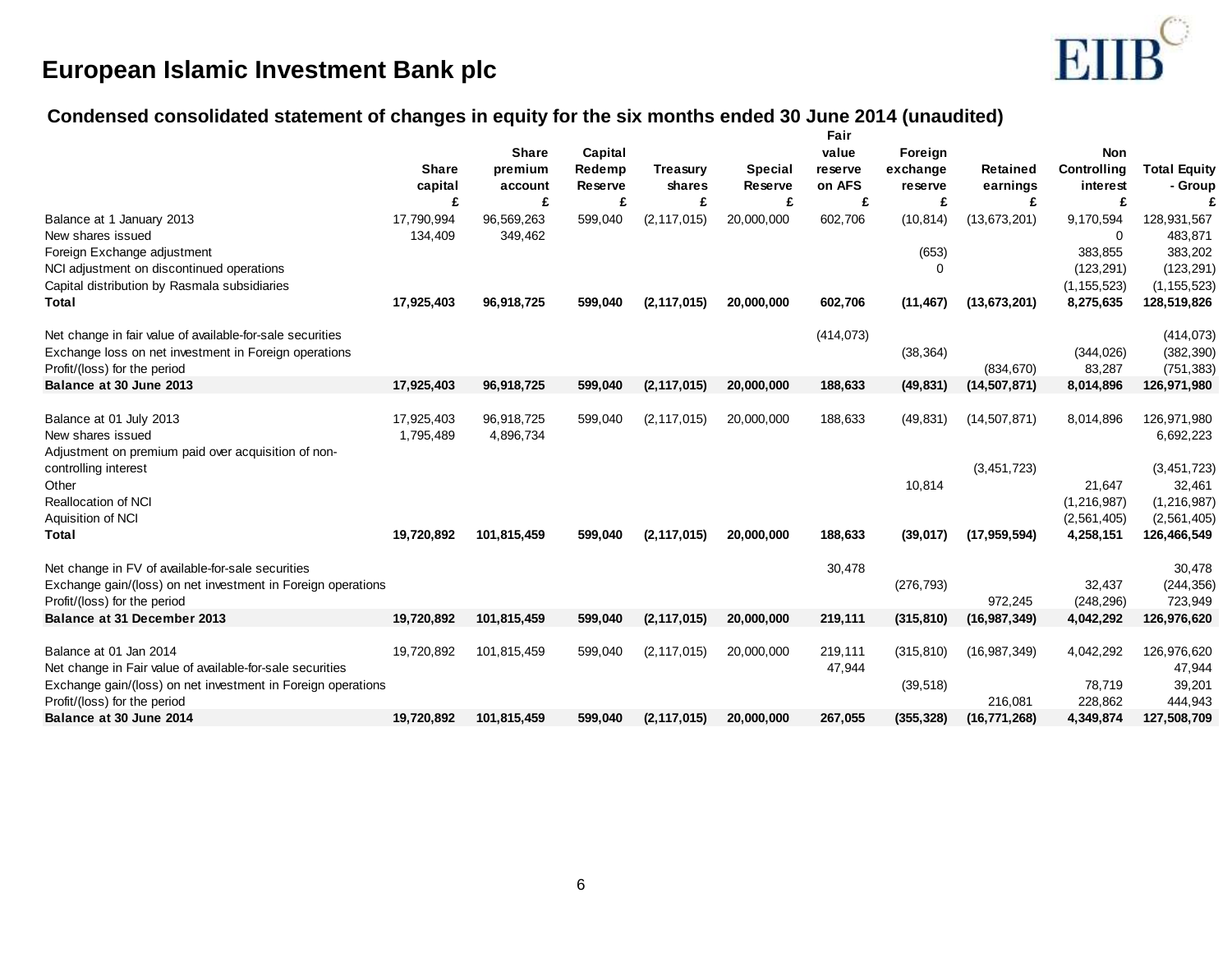

# **Condensed consolidated cash flow statement for the six months ended 30 June 2014 (unaudited)**

|                                                                         |                                 |                                 | Year to             |
|-------------------------------------------------------------------------|---------------------------------|---------------------------------|---------------------|
|                                                                         | 6 months to<br>30 Jun 2014<br>£ | 6 months to<br>30 Jun 2013<br>£ | 31 Dec<br>2013<br>£ |
| Cash flows from operating activities                                    |                                 |                                 |                     |
| Operating profit/(loss) for the period                                  | 913,496                         | (751, 383)                      | 1,484,774           |
| Operating profit/(loss) on discontinued operations                      | (218, 736)                      | 0                               | (1,249,584)         |
| Adjusted for:                                                           |                                 |                                 |                     |
| Net provision for impairment of financing arrangements                  | 0                               | (202, 830)                      | (202, 830)          |
| Loss / (gain) on investment in funds and sukuk designated at fair value |                                 |                                 |                     |
| (989, 573)                                                              |                                 | 123,384                         | (840, 956)          |
| Loss / (gain) on private equity investments designated at fair value    | (805, 388)                      | (385, 612)                      | (2,480,687)         |
| Depreciation and amortisation                                           | 58,999                          | 113,911                         | 187,100             |
| Loss on disposal of plant & equipment                                   | 0                               | 0                               | 28,212              |
| Fair value gain on Investment property                                  | (138, 406)                      | 0                               | (177,000)           |
| Net (increase)/decrease in operating assets:                            |                                 |                                 |                     |
| Due from financial institutions                                         | (1,288,364)                     | 6,122,308                       | 22,505,646          |
| Quoted Equity investments designated at fair value                      | (4,019,751)                     | (3, 106, 022)                   | (6,466,921)         |
| Financing arrangements                                                  | 3,484,462                       | (6,533,680)                     | (11, 450, 067)      |
| <b>Sukuk</b>                                                            | 9,683,606                       | 1,405,310                       | 9,434,349           |
| Available for sale securities - Equity                                  |                                 |                                 |                     |
| Private Equity financial assets designated at fair value                | 599,373                         | (875, 824)                      | (68,081)            |
| Investments in funds designated at fair value                           | (11,628,548)                    | 355,088                         | 2,388,270           |
| Investment property                                                     | 313,992                         | 98,270                          | 173,302             |
| Other assets                                                            | 538,161                         | (1,658,167)                     | (6,216,839)         |
| Net increase/(decrease) in operating liabilities:                       |                                 |                                 |                     |
| Due to financial institutions                                           | (2,455,756)                     | (3,263,845)                     | (13,730,702)        |
| Due to customers                                                        | 0                               | (95, 637)                       | (95, 637)           |
| Other liabilities                                                       | 4,517,226                       | 1,815,035                       | 6,005,586           |
| Taxation:                                                               |                                 |                                 |                     |
| Corporation tax (paid)/received                                         | 0                               | 0                               | 0                   |
| Net cash inflow/(outflow) from operating activities                     | (1,435,207)                     | (6,839,692)                     | (772,065)           |
| Cash flow from investing activities                                     |                                 |                                 |                     |
| (Purchase)/disposal of Op lease assets                                  | 4,368,976                       | 0                               | (4,368,976)         |
| Payment on acquisition of a subsidiary (cash consideration)             |                                 | $\mathbf{0}$                    | (1,600,000)         |
| Purchase of plant and equipment                                         | (13,660)                        | (34, 882)                       | (63, 612)           |
| Net cash inflow/(outflow) from investing activities                     | 4,355,316                       | (34, 882)                       | (6,032,588)         |
| Cash flows from financing activities                                    |                                 |                                 |                     |
| Net Subscriptions to consolidated funds                                 | (5, 114, 693)                   | 3,637,303                       | 2,668,365           |
| Payment to minority shareholders                                        | 0                               | (1, 155, 523)                   | 0                   |
| Net cash inflow/(outflow) from financing activities                     | (5, 114, 693)                   | 2,481,779                       | 2,668,365           |
| Cash and cash equivalents at the beginning of period                    | 9,488,406                       | 13,624,694                      | 13,624,694          |
| Cash and cash equivalents at the end of the period                      | 7,293,822                       | 9,231,898                       | 9,488,406           |